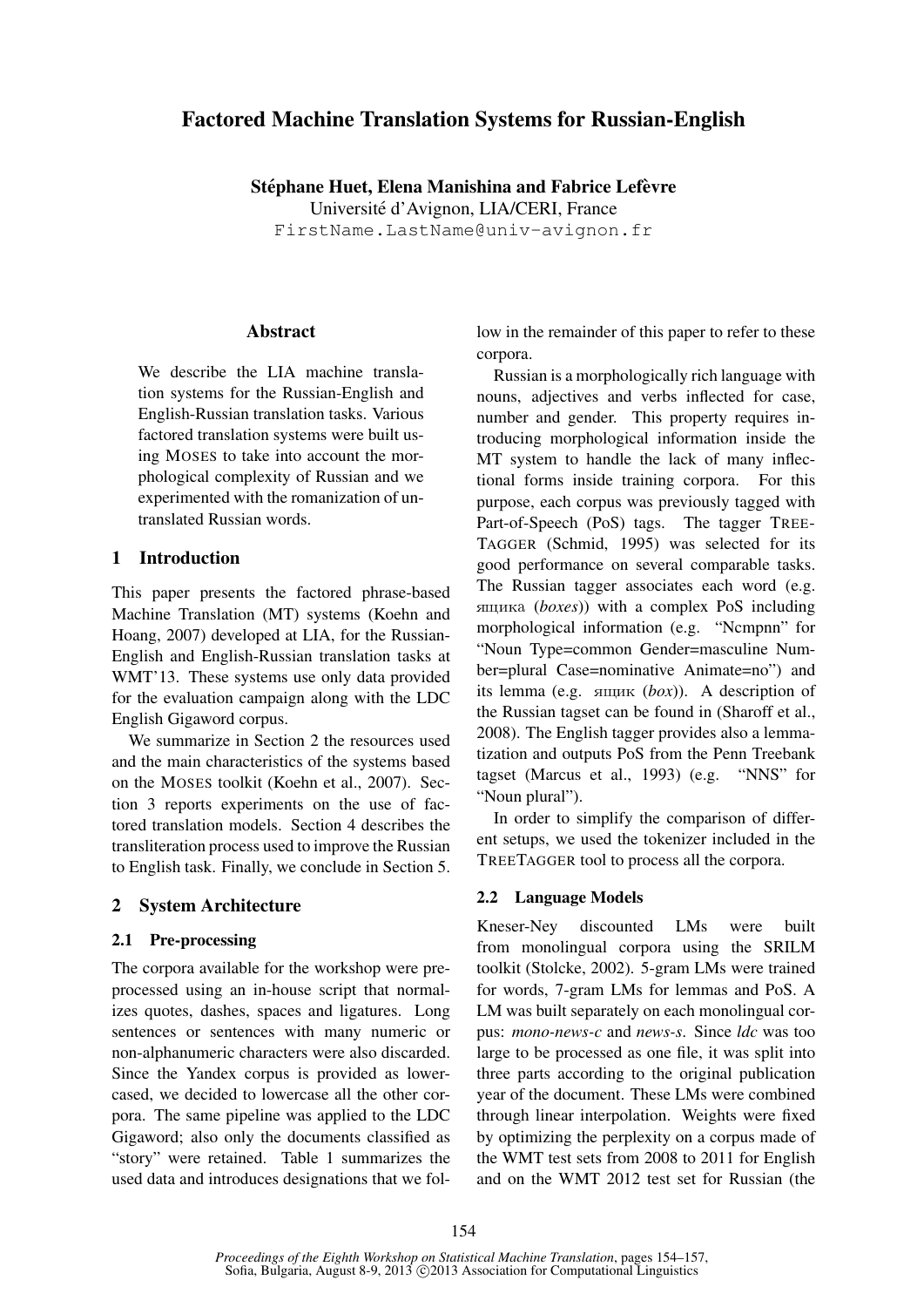| <b>CORPORA</b>                                 | <b>DESIGNATION</b> | SIZE (SENTENCES) |  |
|------------------------------------------------|--------------------|------------------|--|
| English-Russian Bilingual training             |                    |                  |  |
| News Commentary v8                             | $news-c$           | 146 k            |  |
| Common Crawl                                   | crawl              | 755k             |  |
| Yandex                                         | yandex             | 978 k            |  |
| English Monolingual training                   |                    |                  |  |
| News Commentary v8                             | mono-news-c        | 247k             |  |
| Shuffled News Crawl corpus (from 2007 to 2012) | $news-s$           | 68 M             |  |
| LDC Gigaword                                   | ldc                | 190 M            |  |
| Russian Monolingual training                   |                    |                  |  |
| News Commentary v8                             | mono-news-c        | 182 k            |  |
| Shuffled News Crawl corpus (from 2008 to 2012) | $news-s$           | 20 <sub>M</sub>  |  |
| Development                                    |                    |                  |  |
| newstest2012                                   | test12             | 3,003            |  |

Table 1: Used bilingual and monolingual corpora

only available at that time).

#### 2.3 Alignment and Translation Models

All parallel corpora were aligned using MGIZA++ (Gao and Vogel, 2008). Our translation models are phrase-based models (PBMs) built with MOSES using default settings. Weights of LM, phrase table and lexicalized reordering model scores were optimized on *test12*, thanks to the MERT algorithm (Gao and Vogel, 2008). Since only one development corpus was made available for Russian, we used a 3-fold cross-validation so that MERT is repeated three times for each translation model on a 2,000-sentence subsample of *test12*.

To recase the corpora, translation models were trained using a word-to-word translation model trained on the parallel corpora aligning lowercased and cased sentences of the monolingual corpora *mono-news-c* and *news-s*.

# 3 Experiments with Factored Translation Models

The evaluation was performed using caseinsensitive BLEU and was computed with the mteval-v13a.pl script provided by NIST. The BLEU scores shown in the tables below are all averaged on the test parts obtained from the 3 fold cross validation process.

In the remainder of the paper, we employ the notation proposed by Bojar et al. (2012) to refer to factored translation models. For example, tW-

W:tL-L+tP-P+gLaP-W, where "t" and "g" stand for "translation" and "generation", denotes a translation system with two decoding paths:

- a first one directly translates words to words (tW-W),
- a second one is divided into three steps:
	- 1. translation from lemmas to lemmas (tL- $L$ ),
	- 2. translation from PoS to PoS (tP-P) and
	- 3. generation of target words from target lemmas and PoS (gLaP-W).

### 3.1 Baseline Phrase-Based Systems

Table 2 is populated with the results of PBMs which use words as their sole factor. When LMs are built on *mono-news-c* and *news-s*, an improvement of BLEU is observed each time a training parallel corpus is used, both for both translation directions (columns 1 and 3). We can also notice an absolute increase of 0.4 BLEU score when the English LM is additionally trained on *ldc* (column 2).

### 3.2 Decomposition of factors

Koehn and Hoang (2007) suggested from their experiments for English-Czech systems that "it is beneficial to carefully consider which morphological information to be used." We therefore tested various decompositions of the complex Russian PoS tagset (P) output by TREETAGGER. We considered the grammatical category alone (C), morphological information restrained to case, number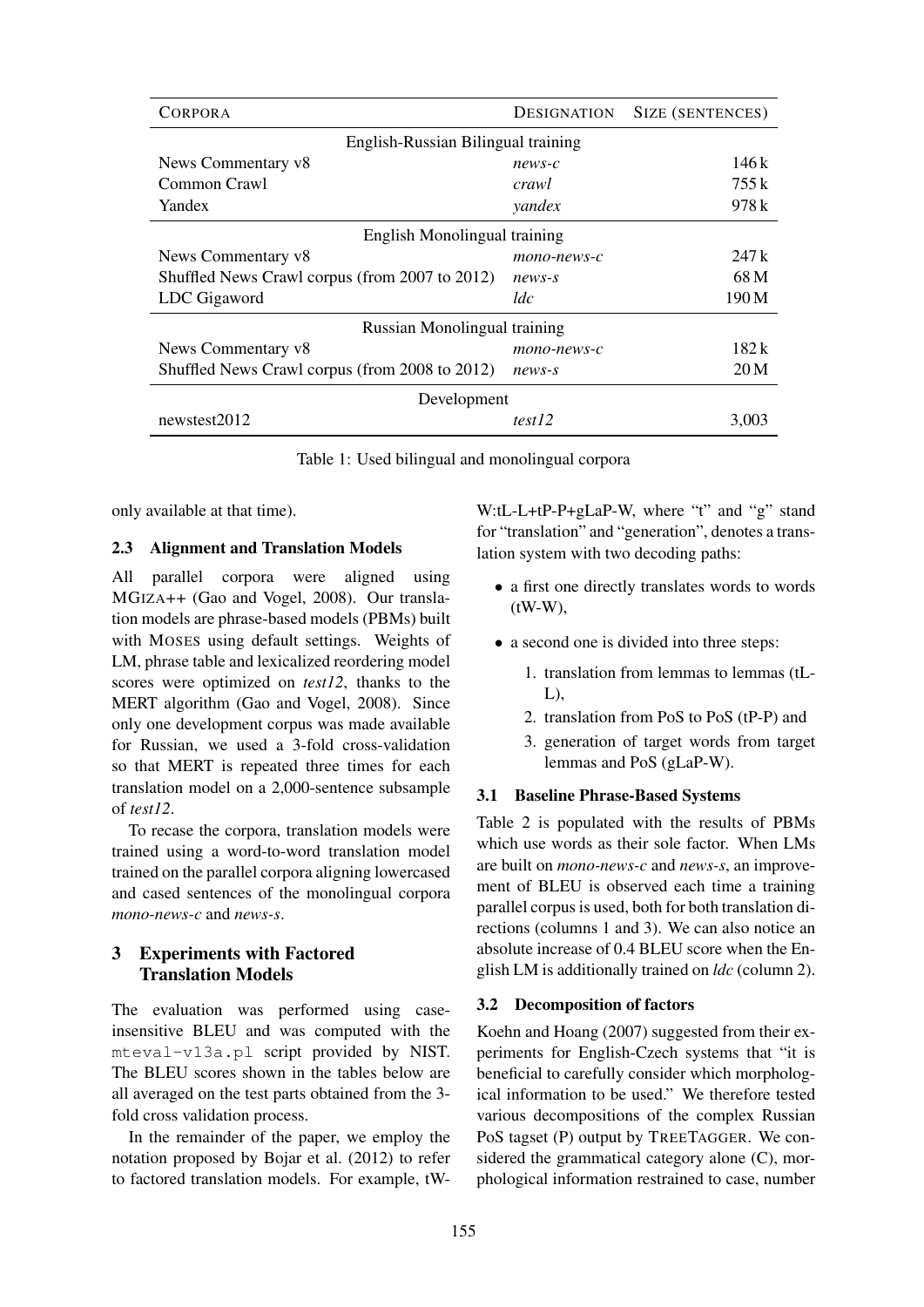|                   | $EN \rightarrow RI$ |        | $RIJ \rightarrow EN$ |
|-------------------|---------------------|--------|----------------------|
|                   |                     | $+LDC$ |                      |
| $news-c$          | 26.52               | 26.82  | 19.89                |
| $+crawl$          | 29.49               | 29.82  | 21.06                |
| $+$ <i>yandex</i> | 31.08               | 31.49  | 22.16                |

Table 2: BLEU scores measured with standard PBMs.

|                |     | Tagset #tags Examples                       |
|----------------|-----|---------------------------------------------|
| C              |     | 17 Af, Vm, P, C                             |
| M1             |     | 95 fsg, -s-, fsa, —                         |
| M <sub>2</sub> |     | 380 fsg, -s-, fsa, что (that)               |
| M3             |     | 580 fsg, -s-1ife, fsa3, $\text{4To}$ (that) |
| р              | 604 | Afpfsg, Vmif1s-a-e, P-3fsa, C               |

Table 3: Statistics on Russian tagsets.

and gender (M1), the fields included in M1 along with additional information (lemmas) for conjunctions, particles and adpositions (M2), and finally the information included in M2 enriched with person for pronouns and person, tense and aspect for verbs (M3). Table 3 provides the number of tags and shows examples for each used tagset.

To speed up the training of translation models, we experimented with various setups for factor decomposition from *news-c*. The results displayed on Table 4 show that factors with morphological information lead to better results than a PBM trained on word forms (line 1) but that finally the best system is achieved when the complex PoS tag output by TREETAGGER is used without any decomposition (last line).

| tW-W      | 19.89 |
|-----------|-------|
| tW-WaC    | 19.81 |
| tW-WaM1   | 20.04 |
| tW-WaCaM1 | 19.95 |
| tW-WaM2   | 19.92 |
| tW-WaCaM2 | 19.91 |
| tW-WaM3   | 19.98 |
| tW-WaCaM3 | 19.89 |
| tW-WaP    | 20.30 |

Table 4: BLEU scores for EN→RU using *news-c* as training parallel corpus.

| tL-W          | 29.23 |
|---------------|-------|
| tW-W          | 31.49 |
| tWaP-WaP      | 31.62 |
| tW-W:tL-W     | 31.69 |
| tW-WaP        | 31.80 |
| tW-WaP:tL-WaP | 31.89 |

Table 5: BLEU scores for RU→EN using the three available parallel corpora.

### 3.3 Experimental Results for Factored Models

The many inflections for Russian induce a hight out-of-vocabulary rate for the PBMs, which generates many untranslated Russian words for Russian to English. We experimented with the training of a PMB on lemmatized Russian corpora (Table 5, line 1) but observed a decrease in BLEU score w.r.t. a PBM trained on words (line 2). With two decoding paths — one from words, one from lemmas (line 4) — using the MOSES ability to manage multiple decoding paths for factored translation models, an absolute improvement of 0.2 BLEU score was observed.

Another interest of factored models is disambiguating translated words according to their PoS. Translating a (word, PoS) pair results in an absolute increase of 0.3 BLEU (line 5), and of 0.4 BLEU when considering two decoding paths (last line). Disambiguating source words with PoS did not seem to help the translation process (line 3).

The Russian inflections are far more problematic in the other translation direction since morphological information, including case, gender and number, has to be induced from the English words and PoS, which are restrained for that language to the grammatical category and knowledge about number (singular/plural for nouns, 3rd person singular or not for verbs). Disambiguating translated Russian words with their PoS resulted in a dramatic increase of BLEU by 1.6 points (Table 6, last line vs line 3). The model that translates independently PoS and lemmas, before generating words, albeit appealing for its potential to deal with data sparsity, turned out to be very disappointing (first line). We additionally led experiments training generation models gLaP-W on monolingual corpora instead of the less voluminous parallel corpora, but we did not observed a gain in terms of BLEU.